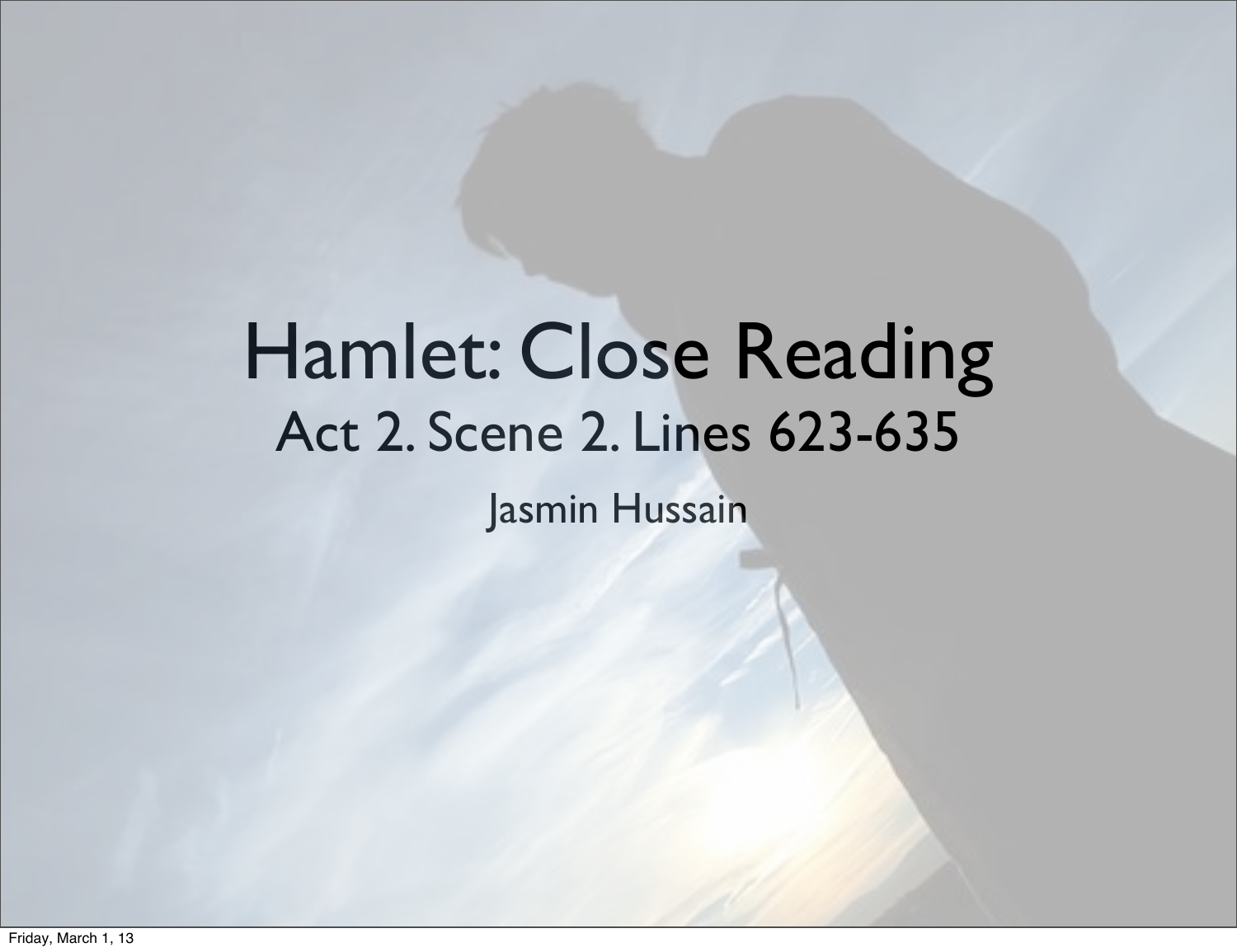### Line 622

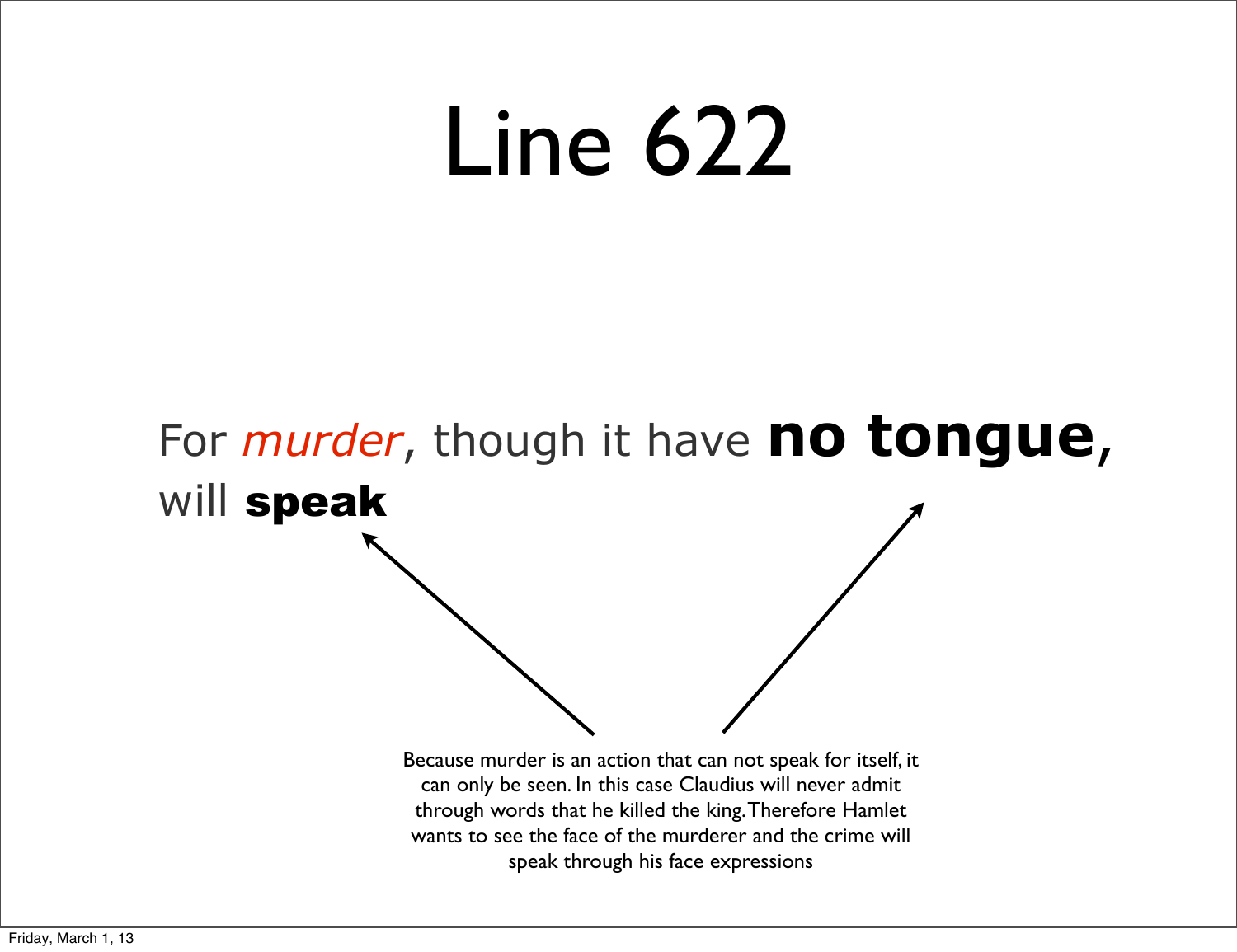# Line 623-625

Shakespeare constructs a play with in his own play. He becomes really creative when it comes to shaping his characters.

Great skill and experience.

With most *miraculous organ*.

I'll have these players

Play something like the **murder** of my father

**Before mine uncle:**

The tone of this line suggests that Hamlet suspects his uncle of a harsh crime.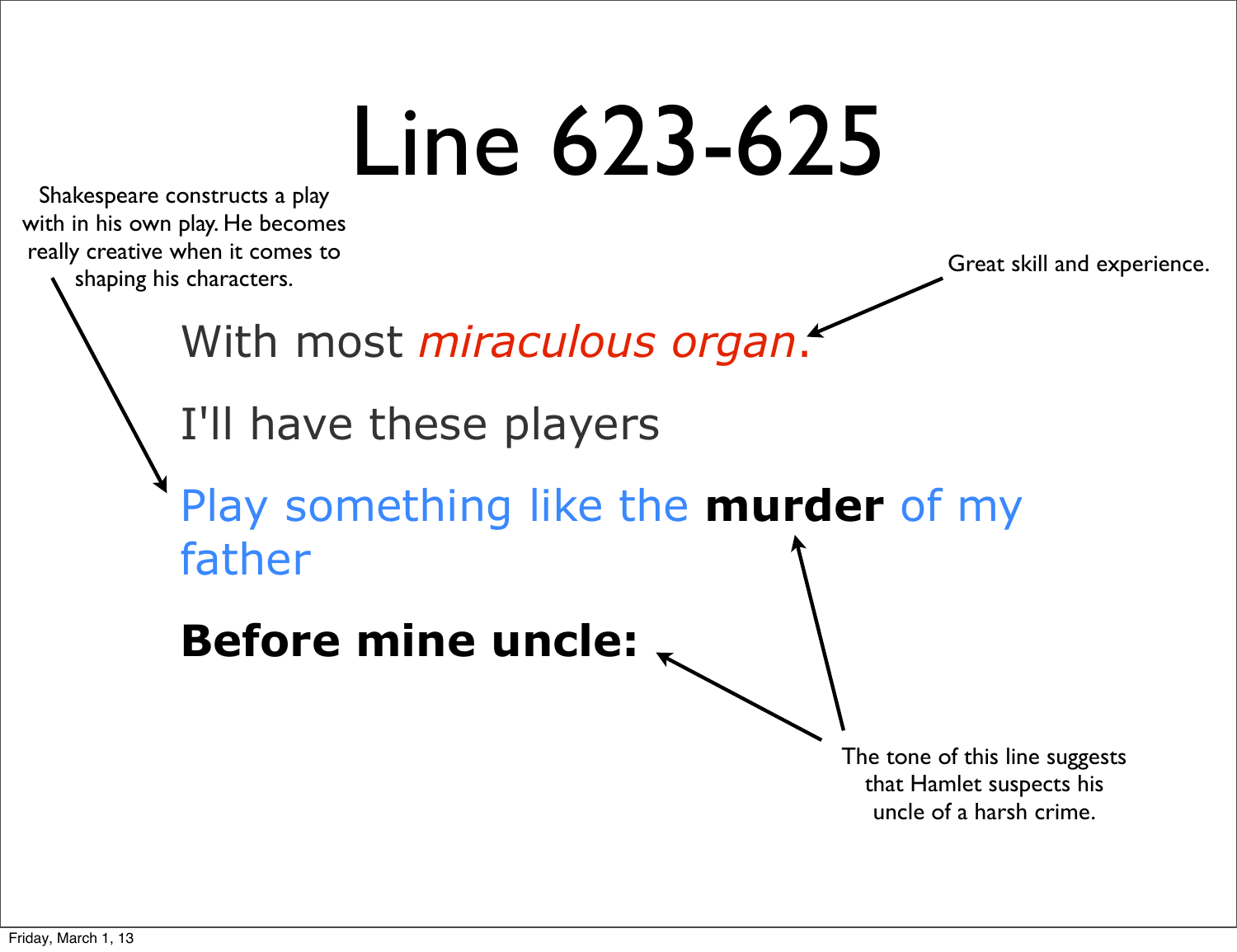## Line 625-627

Hamlet believes that by examining his uncle's expressions he will be able to evaluate if his uncle is truly guilty or not.

If Claudius flinches or make a sudden movement during the killing of the king then Hamlet will know...

#### I'll **observe** his looks;

I'll *tent him to the quick*: If he do **blench**,

#### I know my course.

 If Claudius does blench, flinches or makes movements during the killing of the king scene Hamlets plan will be successful and his suspicions about Clausius and he will know where to go on from there.

Tent, means to investigate by drawing one into a trap. This is exactly what Hamlet believes his plan will do. Claudius does not expect the play to be about the King's foul death. Claudius also is not aware of the fact that Hamlet will be keeping an eye on him during the performance, therefore he will not be able to compose his face of any emotions.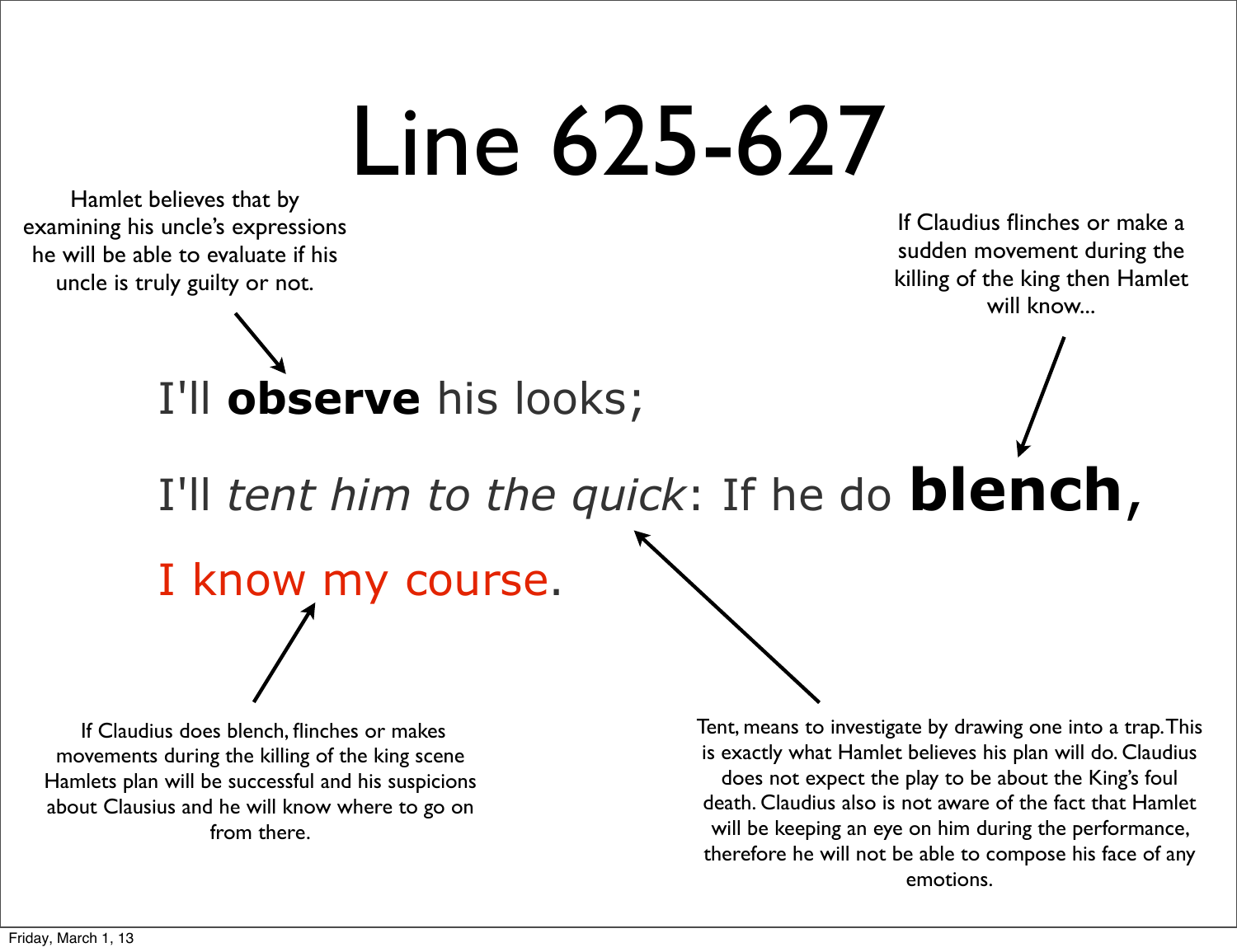### Line 627-629

Look on Claudius's face.

#### The **spirit** that I have seen

#### May be the **devil**: and the **devil** hath power

To assume a pleasing shape;

The devil knows how to trick people by turning into someone that one loves and misses dearly just like Hamlet does his father.

After looking at the kings face Hamlets will know if his uncle was the murderer or actually innocent for the death of the king. If he is innocent it will mean that the ghost of the king was actually the devil.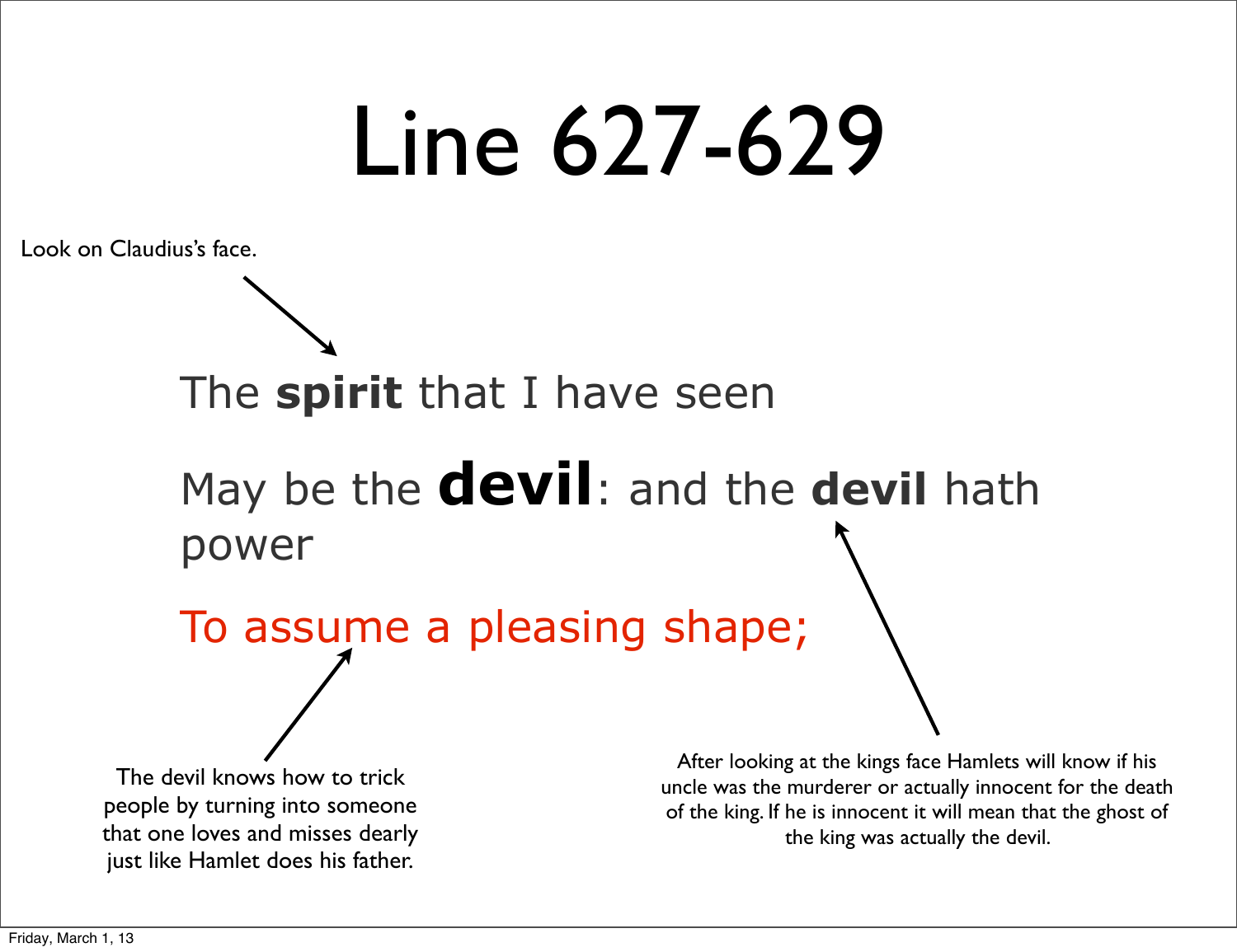### Line 629-632



the devil is evil and is trying to trick Hamlet, and wishes to cause him harm.